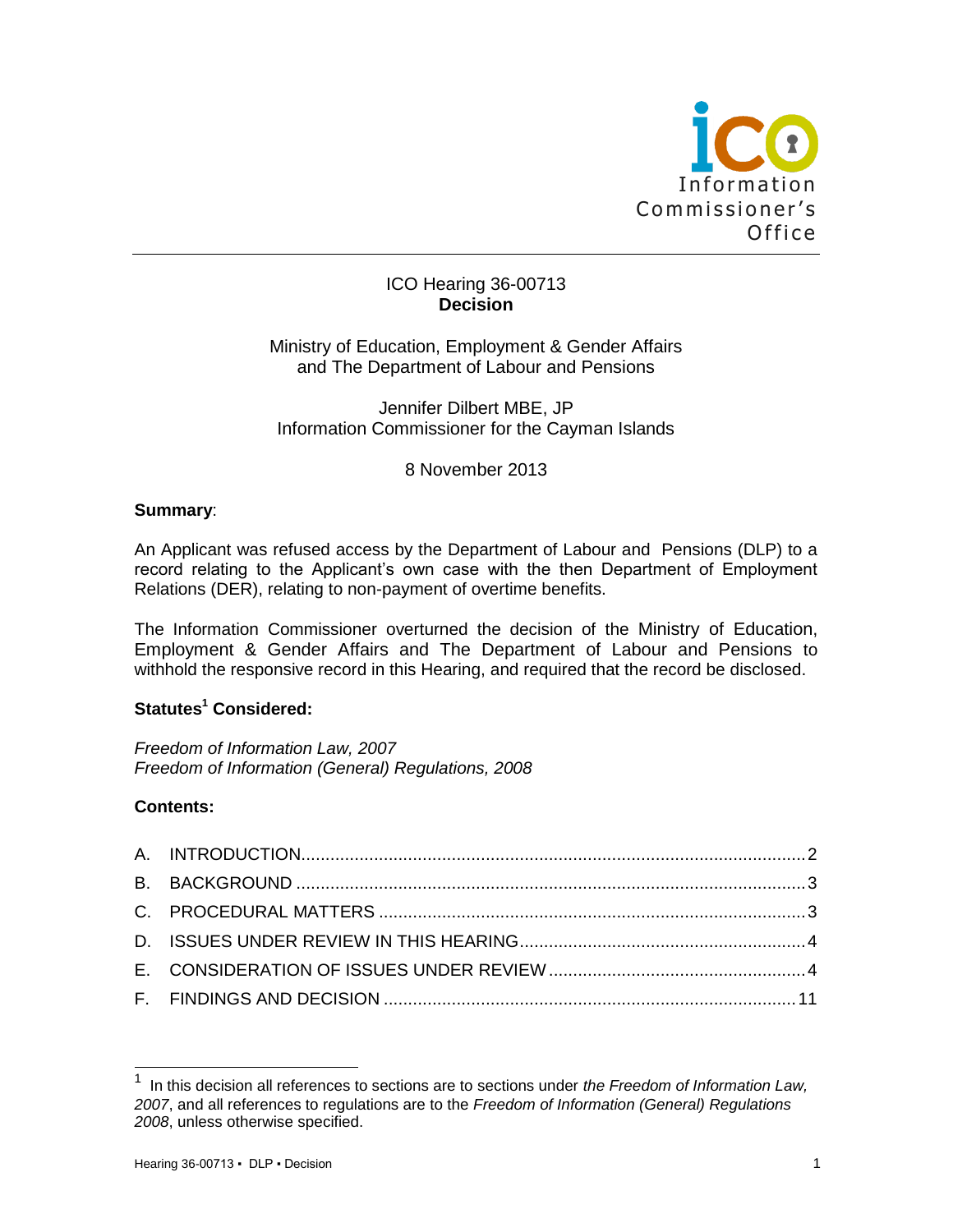# **A. INTRODUCTION**

- [1] The Applicant requested a number of records from the Department of Labour and Pensions (DLP) on 14 January 2013. On 14 February the Applicant was advised by the Information Manager of DLP that access would be granted to the requested records, but due to the large volume of records the Applicant was invited to visit their Offices to inspect them.
- [2] On 18 February, the DLP released copies of the records to the Applicant. Upon reading them, and having been advised by the DLP that all files responsive to the request had been provided, the Applicant strongly believed that further responsive records should exist, and on 3 March requested an Internal Review under the *Freedom of Information Law, 2007 (*FOI Law).
- [3] The Internal Review was not completed by the deadline allowed by the FOI Law, which was 2 April, and on 3 April the Applicant appealed to the Information Commissioner's Office (ICO). On 12 April a Deputy Chief Officer of the then Ministry of Education, Training and Employment wrote to the Applicant confirming that he intended to finalize the Ministry's investigation and provide a formal response.
- [4] While the Ministry of Education, Employment & Gender Affairs (the Ministry) contends that an Internal Review was completed on 9 April, despite several requests from my Office in the course of this appeal, neither the ICO nor the Applicant has been provided with a completed Internal Review. In any event, 9 April would have been a week after the allowed time period of an internal review had passed, and 6 days after the Applicant had already appealed the matter to the ICO as they are entitled to do.
- [5] During the ICO's pre-hearing investigation, further records were provided to the Applicant, but the Applicant maintained that it could be seen from the records provided that additional records, in particular correspondence from the Director of Public Prosecutions concerning the case, must exist.
- [6] On 25 June the ICO requested that the Ministry or the DLP provide an affidavit explaining why a record discussed with the Applicant and mentioned in emails to the Applicant did not appear to exist or could not be located.
- [7] On 16 July the Ministry provided the ICO with an affidavit to which it attached a copy of a record sent to the Director of Employment Relations by the Director of Public Prosecutions, which related to the Applicant's case and was therefore responsive to the FOI request. The Ministry claimed the exemption in section 17(a) in relation to this record.
- [8] On 19 July the Applicant was denied access to this record, which is the issue under review in this Hearing.
- <span id="page-1-0"></span>[9] The record in dispute in this Hearing is therefore a record sent to the DLP by the Director of Public Prosecutions.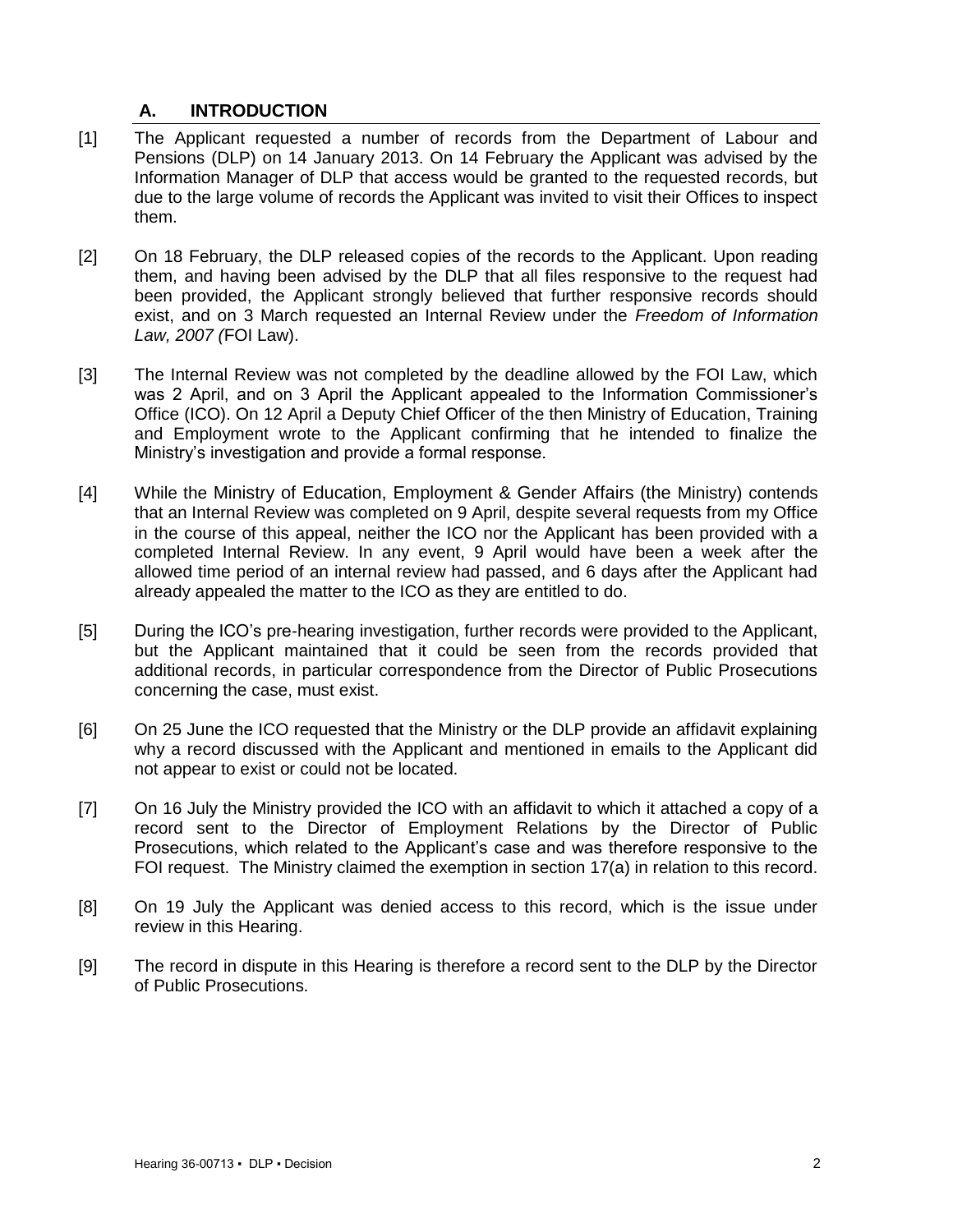# **B. BACKGROUND**

- [10] As per the Cayman Islands Government's Organizational Chart of 1 July 2013, The Department for Labour and Pensions currently falls under the Ministry of Education, Employment & Gender Affairs. Prior to this, responsibility for the DLP and the former Department of Employment Relations fell to the former Ministry of Education, Training and Employment. The role of the DLP is primarily to enforce the labour and pensions legislation of the Cayman Islands. It deals with individual disputes regarding matters such as non-payment of vacation pay, labour complaints regarding severance pay or unfair dismissals. The DLP refers unresolved complaints to the Labour Tribunal.
- [11] The website for the Office of the Director of Public Prosecutions (ODPP), states that it is the Government's principal legal adviser on Criminal proceedings and is responsible for all criminal proceedings brought within the Cayman Islands.<sup>2</sup>

# <span id="page-2-0"></span>**C. PROCEDURAL MATTERS**

- [12] Some delays were experienced with the commencement of the Hearing, primarily centred around the Ministry's insistence that the Internal Review was conducted on 9 April 2013. The Ministry has also given reasons why the Internal Review decision was not communicated to the Applicant. However, these reasons are irrelevant, as noted above, since to date neither the Applicant nor the ICO has been able to obtain a copy of this Internal Review from the Ministry. I can only conclude that the Internal Review was not done in accordance with the FOI Law.
- [13] However, the jurisdiction of the ICO to deal with this case is not in question, and submissions have been made on behalf of the Ministry by the Legal Department. The DLP initially claimed exemptions under sections 16(b)(i), 16(d) and 17(a). However in their submission the exemptions under section 16 have been abandoned and the Public Authority relies solely on 17(a) which relates to legal professional privilege.
- [14] The Ministry advised that the responsive record did not come into the possession of the DLP until 10 July 2013, although it dates back to 2011. It is surprising and not acceptable that this record could not be located during the entire life of the request and appeal, and was found only when the public authority was required to provide the ICO with an affidavit attesting to the fact that all responsive records relating to the Applicant's request had been provided to the Applicant or the ICO.
- [15] At best, this is an example of extremely poor record keeping on the part of the DLP at the time, which is disturbing as the Department has a key function in respect of safeguarding employment rights in the Cayman Islands. At worst, the inability of the DLP to locate this record could be perceived as an attempt to conceal it, either at this time or in the past. This important record should have been on the case file at the DLP, and it remains unexplained why it was not.
- [16] Public authorities are reminded that section 52(1) of the Law requires that:

l

 $2$  ODPP website: http://www.judicial.ky/home/director-of-public-prosecutions/about-us-dpp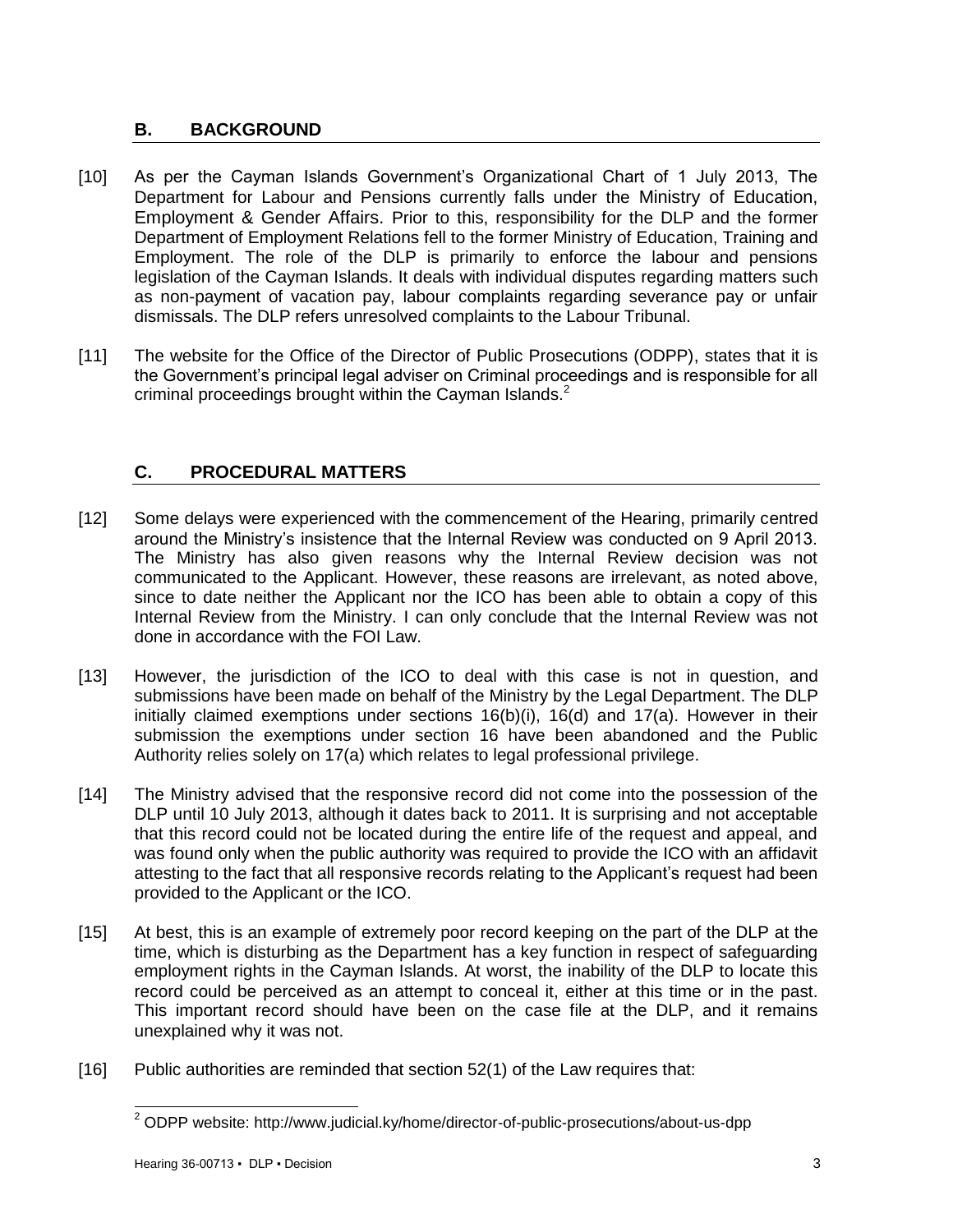*Every public authority shall maintain its records in a manner which facilitates access to information under this Law and in accordance with the code of practice provided for in subsection (3).*

[17] It should also be noted that at section 55 the Law states:

*A person commits an offence, if in relation to a record to which a right of access is conferred under this Law, he-*

- *(a) alters or defaces;*
- *(b) blocks or erases;*
- *(c) destroys; or*
- *(d) conceals,*

*the record with the intention of preventing its disclosure.*

[18] I do not have such evidence in this case, but the ICO will not hesitate to seek to prosecute a public authority if it has evidence that section 55 of the Law has been contravened.

# <span id="page-3-0"></span>**D. ISSUES UNDER REVIEW IN THIS HEARING**

[19] The issue to be decided in this Hearing, as set out in the Notice of Hearing and Fact Report is:

> **Section 17(a) –** Is the record sent to the Director of Employment Relations from the Director of Public prosecutions, relating to the Applicant's case, exempt from disclosure because it would be privileged from production in legal proceedings on the ground of legal professional privilege?

# <span id="page-3-1"></span>**E. CONSIDERATION OF ISSUES UNDER REVIEW**

[20] While it is helpful for any applicant to put forward arguments in support of their position, it is important to note that, as per section 43(2) of the FOI Law, in any appeal under section 42, the burden of proof shall be on the public authority to show that it acted in accordance with its obligations under this Law.

## **Section 17 (a)**

This section provides:

- *17. An official record is exempt from disclosure if-*
	- *(a) it would be privileged from production in legal proceedings on the ground of legal professional privilege …*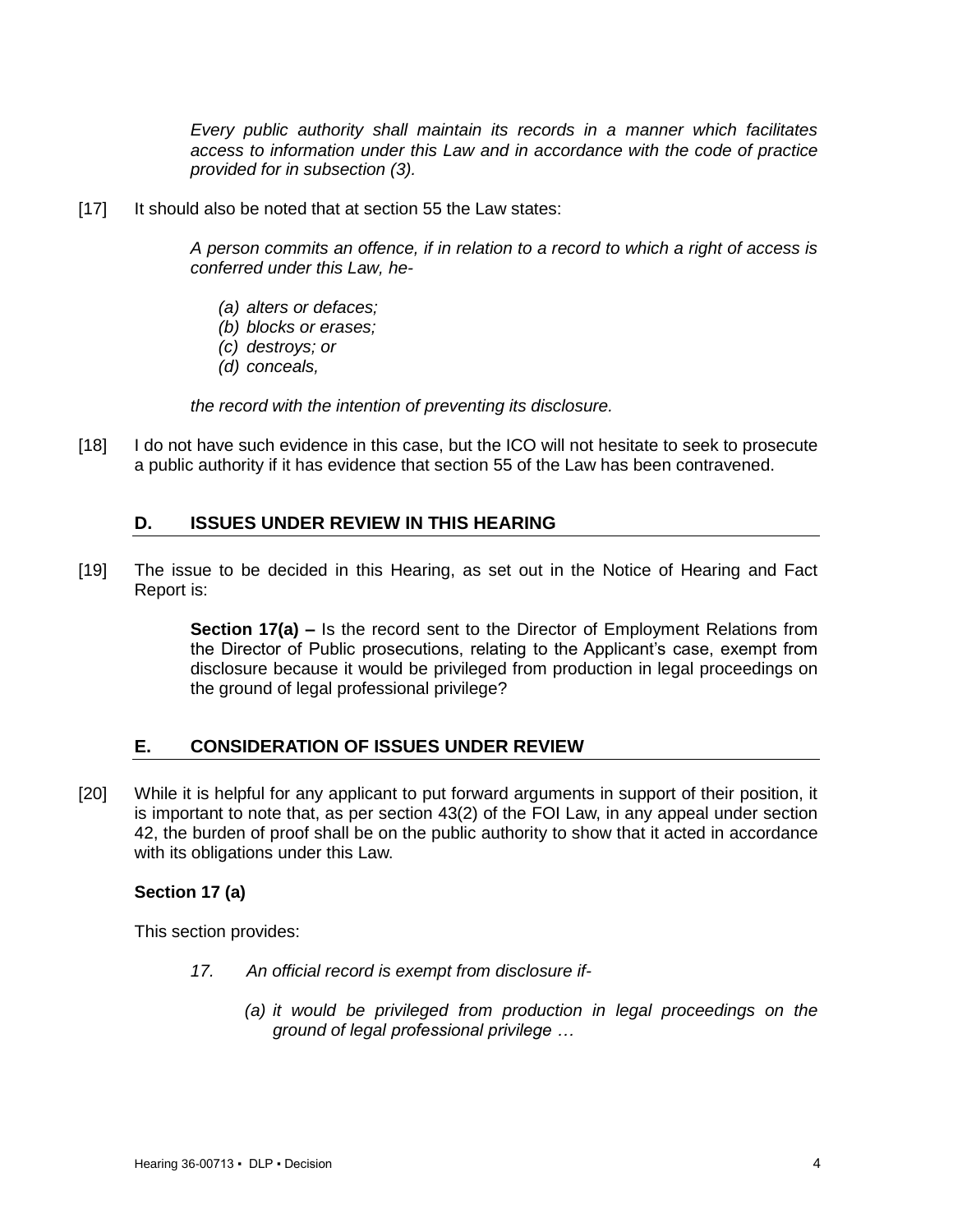## **The position of the DLP**

- [21] In their submission DLP states that the purpose of legal professional privilege is to enable legal advice to be sought and given in confidence. They cite **Balabel and Another v. Air India [1988] 1 Ch. 317** and state that "legal professional privilege protects confidential communication between a lawyer and his or her client made for the dominant purpose of seeking or giving legal advice or professional assistance, or for use, or obtaining material for use, in legal proceedings that had commenced or were reasonably anticipated, at the time of the relevant communication".
- [22] The well-known case of **Three Rivers DC v. Bank of England (No. 6) [2004] UKHL 48** is referred to and the DLP state the fact that modern case law has divided privilege into two categories, legal advice privilege and litigation privilege.
- [23] Again citing **Three Rivers**, the DLP go on to state that "legal advice privilege arises out of a relationship of confidence between lawyer and client. Legal advice is frequently sought or given in connection with current or contemplated litigation. But it may equally be sought or given in circumstances and for purposes that have nothing to do with litigation."
- [24] They then quote from the judges of the House of Lord[s] in **Three Rivers:**

*It was desirable as a matter of public policy that communication between client and their lawyers for the purpose of obtaining legal advice should be privileged from discovery notwithstanding that as a result cases might have to be decided in the absence of relevant probative material.*

- [25] The DLP then proposes that the rulings of the Information and Privacy Commissioner of Ontario in his in his **Order PO – 2162 – Ministry of Labour (Information and Privacy Commissioner/Ontario)** are strongly persuasive and are also supportive of DLP's decision to withhold the record. They briefly describe the case and its conclusion that the communication was confidential.
- [26] They point out that in this case, the issue arose whether the communication was made within the context of a solicitor-client relationship, and state that the Commissioner adopted a "functional" definition of solicitor-client privilege, quoting from the Supreme Court of Canada case of **R. v Campbell [1999] 1 SCR 565** which stated:

*Where legal advice of any kind is sought from a professional legal adviser in his capacity as such the communication relating to that purpose made in confidence by the client are at his instance permanently protected from disclosure by himself or by the legal adviser except the protection be waived.*

- [27] While citing the above cases, the DLP does not show how these cases relate to the instant case, or how the responsive record meets the criteria for legal professional privilege to attach. They simply quote the cases as set out above and submit that the appeal filed by the Applicant should be dismissed as disclosure of the responsive record would "significantly erode the concept of legal professional privilege" and it is exempt from disclosure by virtue of section 17 (a).
- [28] In their reply Submission, the DLP focuses on the Applicant's question as to who is the client in this case. They point out that Section 12(1) of the Criminal Procedure Code (2011 Revision) states that: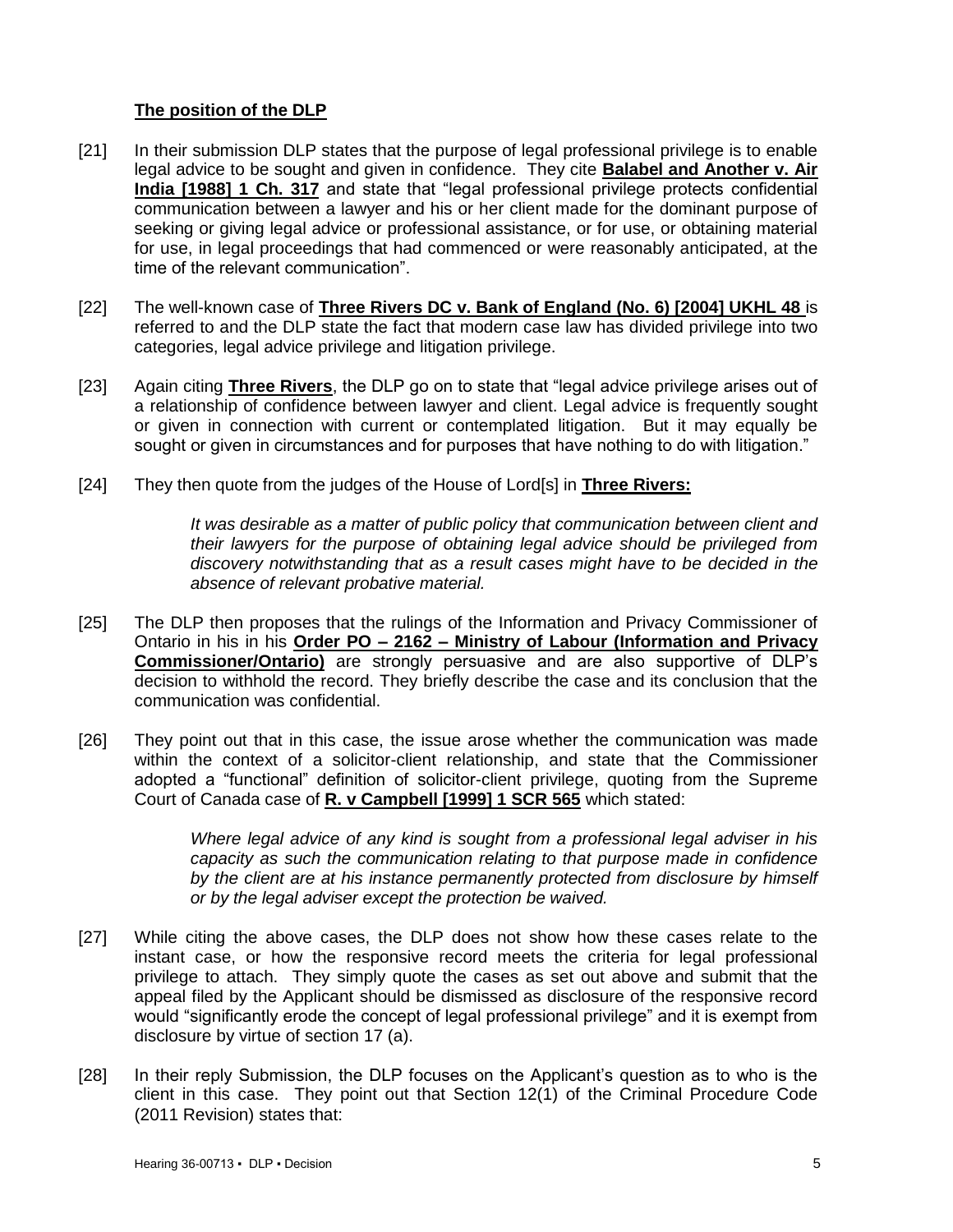*…the Director of Public Prosecutions and any legal practitioner instructed for the purpose by the Director of Public Prosecutions may appear to prosecute on behalf of the Crown, the Commissioner of Police or any other public officer, public authority or department of Government in any criminal proceedings before any court.*

[29] The DLP submits that :

It is clear from the provisions of this section that the Office of the Director of Public Prosecutions (ODPP) prosecutes matters on behalf of the Crown and not members of the public. Notwithstanding the fact that the Applicant in this matter made the complaint, [the Applicant] is not the ODPP's client and they do not act on [the Applicant's] behalf nor do they take instructions from [the Applicant]. A breach of the Laws of the Cayman Islands is an offence against the State, therefore in criminal prosecutions it is State against the individual or entity.

- [30] Finally, the DLP quotes the case of **Breeze v Information Commissioner EA/2011/0057** and it submits that rulings and advice as to charge and later as to the sufficiency of the evidence were deemed to be under legal professional privilege and therefore exempt from disclosure.
- [31] The DLP concludes in its Reply Submission that the public authority is the ODPP's client and there is no duty on the public authority or the ODPP to release the record to the Applicant as a matter of course.

## **The position of the Applicant**

- [32] The Applicant's submission deals mainly with some of the procedural issues discussed above, in particular the lack of relevant documents on the Applicant's file. According to the Applicant, these missing documents relate to correspondence between the then Department of Employment Relations (DER) and the Office of the Complaints Commissioner, when the applicant was told that the case was statute barred. Records also not provided to the Applicant were correspondence between the employer and the DER advising the employer of the consequences of not paying money that the DER had ordered them to pay. Finally the Applicant expected to see correspondence between the DER and 'Legal Department' (the correct public authority is the ODPP) advising of the submission of the file to the [ODPP], and [ODPP's] acknowledgement of same.
- [33] The Applicant asserts that while being told that the case was closed because of advice from the [ODPP], if the responsive record is not disclosed, "how will I ever know if there was an actual advice and does this mean my case is still open".
- [34] Finally, the Applicant refers to the fact that legal professional privilege protects confidential communication between a lawyer and his or her client, and questions who is the client in this case, stating: "since the [ODPP] was working on my behalf to collect from the company, the big question is, who is the client and can't a client see his or her own records?".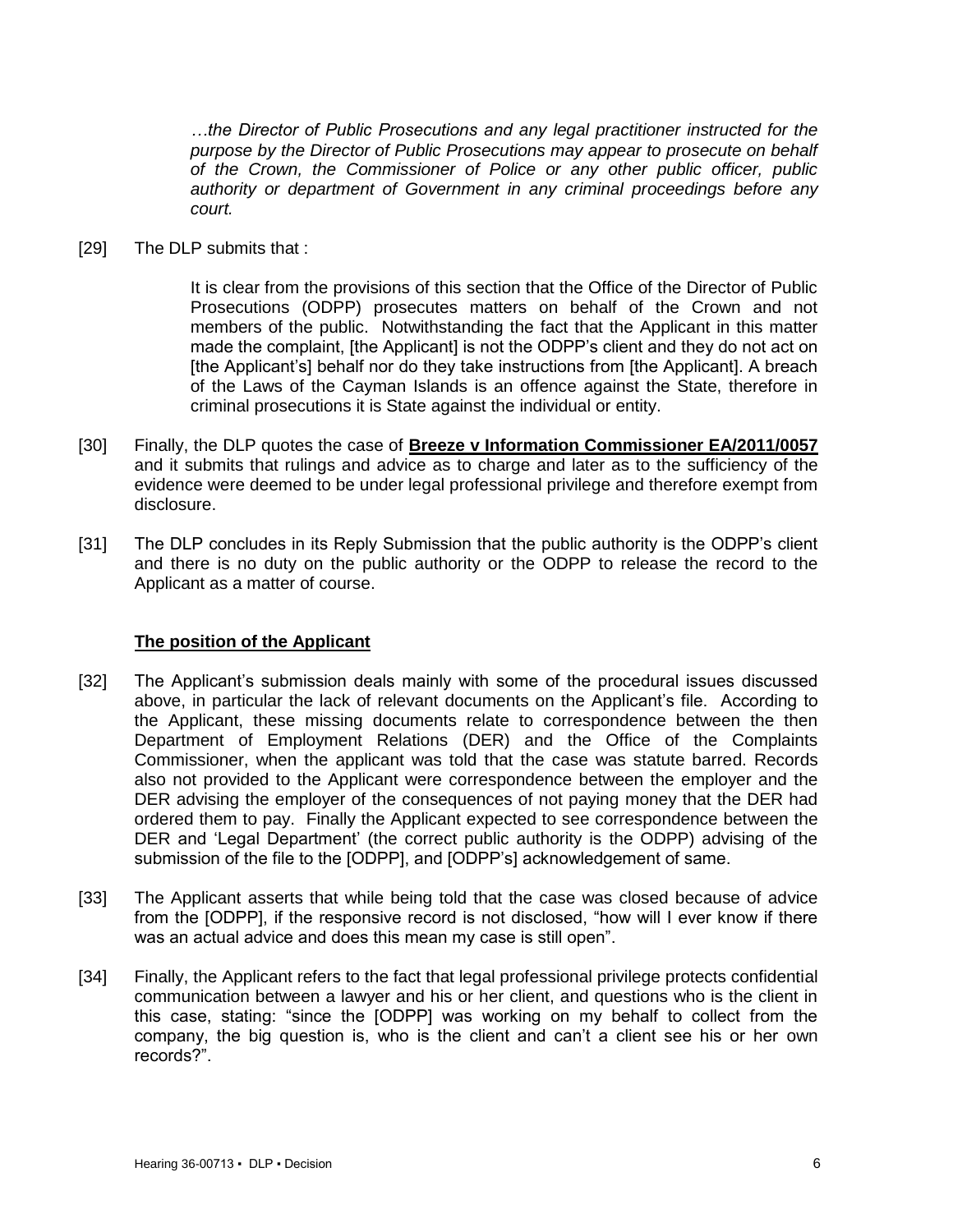### **Discussion**

- [35] In its submission, the DLP presents a woefully inadequate level of arguments to support their application of section 17(a). While generally raising the various cases cited above, they do not elaborate or explain how these cases relate to the document being considered in the present Hearing.
- [36] With respect to **Balabel and Another** [paragraph 21 above], although no arguments at all are presented by the DLP to support their claim of legal professional privilege, I will look at the two main issues in their quotes:
	- The dominant purpose of seeking or giving both legal advice and/or professional assistance.

The responsive record in this case does not have a dominant purpose of seeking or giving legal advice and/or professional assistance. Four of five paragraphs set out a background and chronology of events, and the fifth paragraph states a conclusion. The only part of the responsive record which could conceivably be regarded as legal advice, and I wish to stress that I do not believe that this does constitute legal advice, is the final conclusion in relation to the Applicant's case, of which the Applicant has already been notified. I would therefore suggest that if indeed LPP attached to this conclusion, such privilege has been waived, and the Applicant is entitled to know the full context of this conclusion.

For use, or obtaining material for use, in legal proceedings that had commenced or  $\bullet$ were reasonably anticipated, at the time of the relevant communication.

It is clear from the record and to the background of this case that legal proceedings had not commenced, nor were they reasonably anticipated, at the time of the creation of the record which has been requested.

- [37] Again, as set out at paragraphs [22] and [23] above, the DLP has presented two quotes from **Three Rivers**, but has not presented any arguments, comparisons or parallels to support the case in hand. I can only say that I am aware of the facts that privilege is divided into two categories, legal advice privilege and litigation privilege; that legal advice privilege arises out of a relationship of confidence between lawyer and client; and that legal advice is frequently sought or given in connection with current or contemplated litigation, but it may equally be sought or given in circumstances and for purposes that have nothing to do with litigation.
- [38] As per paragraph [24] above, the DLP again quotes from the **Three Rivers** case but have given no indication as to what point they are trying to make with respect to the present case. I cannot therefore comment on this quote or its relevance to this case.
- [39] Although not specifically discussed, the DLP seems to have considered whether a solicitor-client relationship existed between them and the ODPP, as in their submission they make reference to this issue following a description of a case before the Information and Privacy Commissioner of Ontario.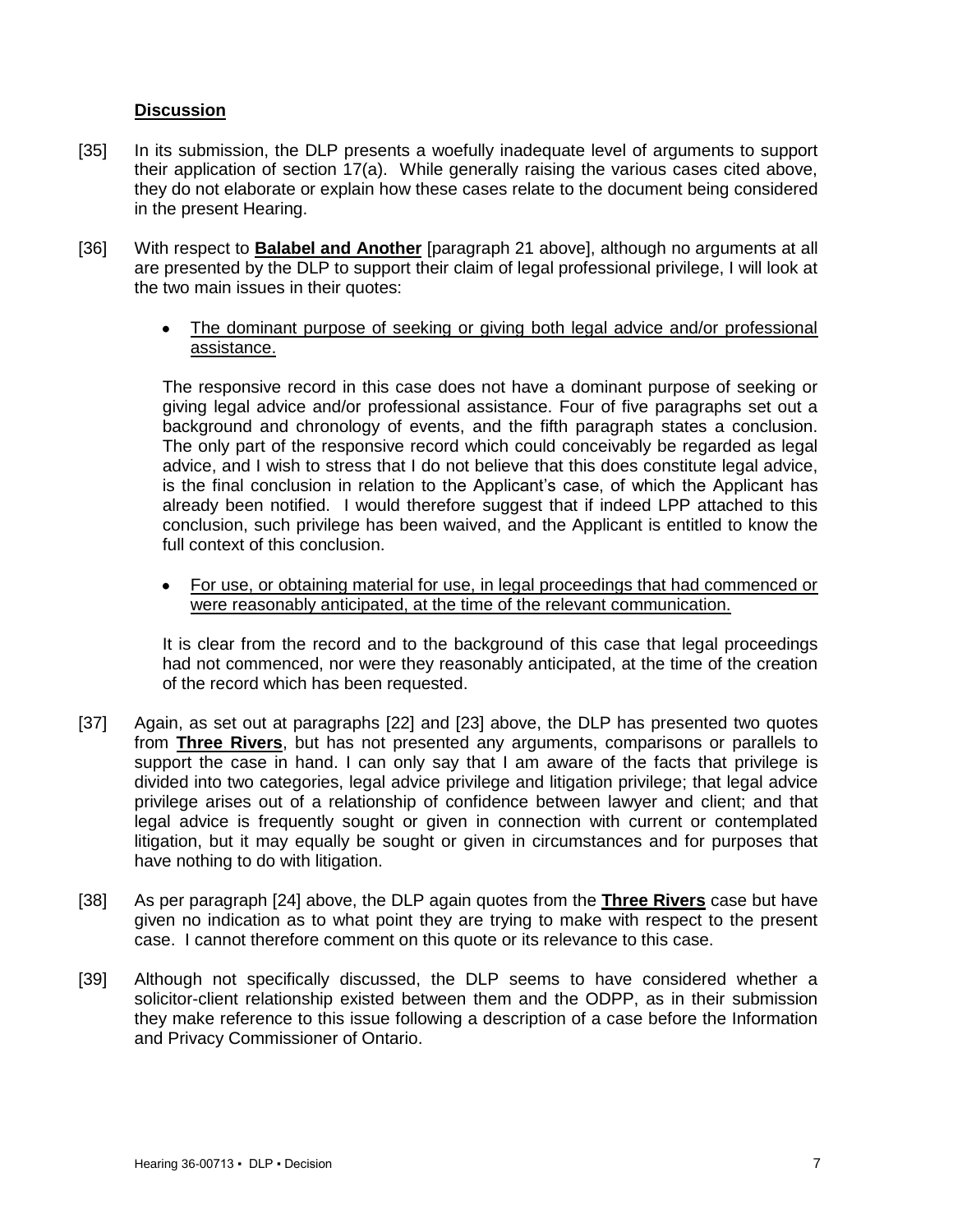The existence of a solicitor-client relationship.

The DLP does not show how the relationship between the Police Officer and counsel in the Canadian case compares to the relationship between the ODPP and the DLP, or how this case supports the existence of a client-solicitor relationship between the ODPP and the DLP. In any event in the Canadian case clear advice was sought and given to the police by the Department of Justice as to the legality of the actions of the police. In his Order the Commissioner states:

*Having carefully reviewed the contents of the records, in my view … all fall squarely within the scope of common law solicitor-client communication privilege. Each of them is an e-mail communication … created by Ministry counsel and sent directly to his Ministry client. The content of each record relates to the provision of legal advice, specifically his intended approach to prosecutions under the OHSA stemming from the investigation undertaken by the Ministry client. It is reasonable, in the circumstances, to conclude that both counsel and client would treat communications of this nature confidentially.*

- [40] This is quite different to the circumstances in the case under consideration here, where the responsive record in this Hearing contains no similar advice to the DLP from the ODPP, or, as the proper parallel to the Ontario Department of Justice, from the Attorney General's Chambers.
- [41] I point out that in **R. v Campbell**, quoted by the Commissioner in the cited case, while the Court found that the consultation by an officer of the Royal Canadian Mounted Police (RCMP) with a Department of Justice lawyer over the legality of a proposed reverse sting operation by the RCMP fell squarely within the functional definition of legal professional privilege, it went on to emphasize that:

*…it is not everything done by a government (or other) lawyer that attracts solicitorclient privilege,… whether or not solicitor-client privilege attaches in any of these situations depends on the nature of the relationship, the subject matter of the advice and the circumstances in which it is sought and rendered.*

- [42] The DLP has not addressed these issues at all, offering me no submissions as to the nature of the relationship, or why the subject matter of the advice, or the circumstances in which it is sought and rendered demonstrates a solicitor-client relationship.
- [43] They submit that the Applicant is not the client of the ODPP, as "the ODPP prosecutes matters on behalf of the Crown and not members of the public". While I accept that the Applicant is not the client of the OPP, the DLP has not demonstrated to me that indeed a client-solicitor relationship exists between the ODPP and the DLP.
- [44] In looking at both whether a solicitor client relationship exists, and whether the communication occurred within a "relevant legal context" as defined in **Three Rivers,** I draw on Legal Guidance from the UK Crown Prosecution Service  $(CPS)^3$  which has a very similar role as the Office of the Director of Public Prosecutions in the Cayman Islands. While this Guidance relates to CPS relations with the police, we can make some useful comparisons with respect to its treatment of legal professional privilege.

l

 $^3$  Crown Prosecution website: www.cps.gov.uk/legal/a\_to\_c/cps\_relations\_with\_the\_police/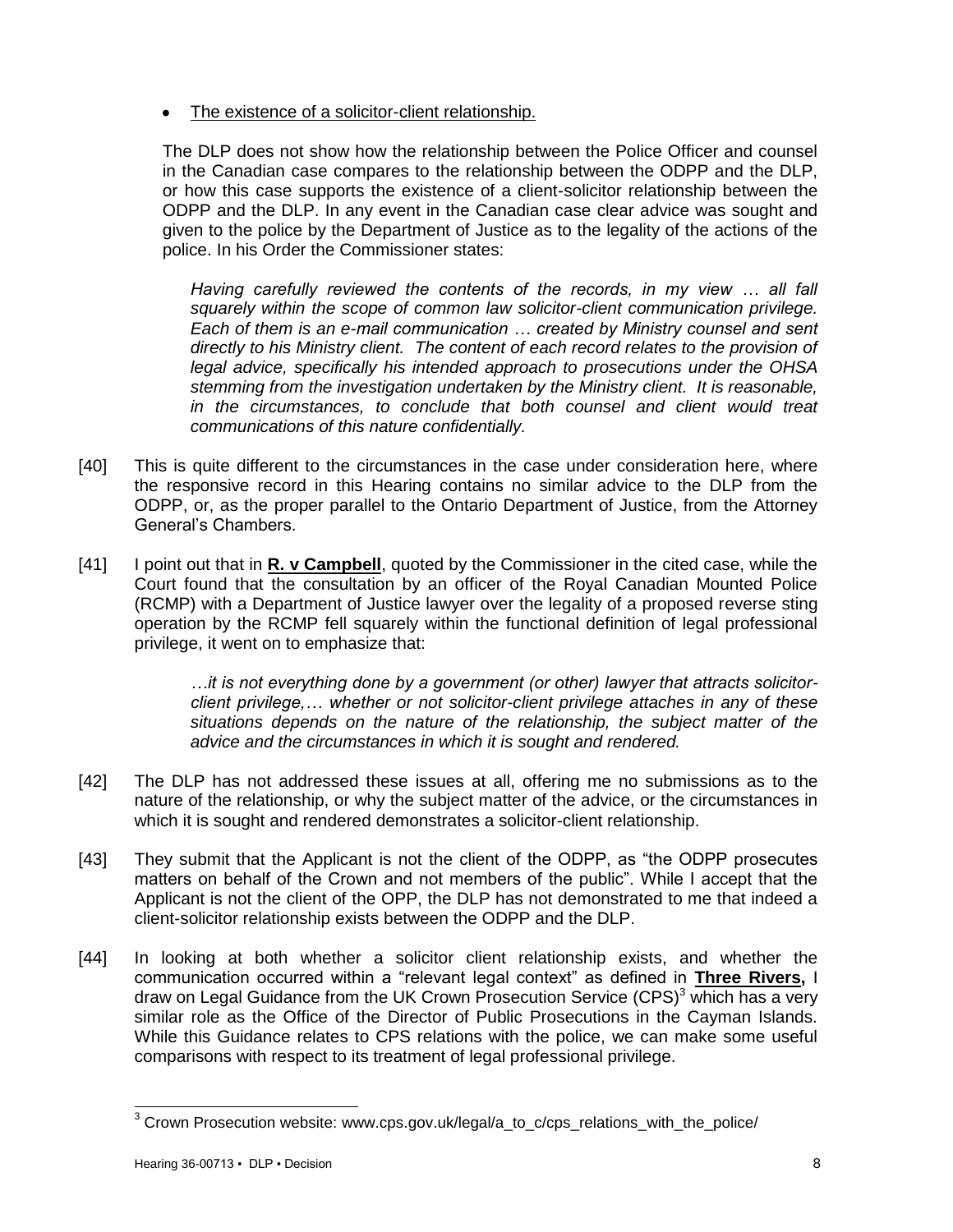#### [45] This guidance states [their emphasis]:

*LPP cannot normally apply to communications and documents passing between the CPS and the police because the relationship is not analogous to that of a private law firm or barristers' chambers advising or conducting litigation on the behalf of a private client. The relationship between the CPS and the police is not a solicitor client relationship. The CPS is an independent prosecuting authority created by statute, which has broad powers and extensive duties relating to the advising and prosecuting of criminal cases. The role of the CPS is to act for the public and to act in the public interest. Furthermore, the relationship that exists between the CPS and the police is governed by statute. The police have no choice in who should conduct a public prosecution, unlike a member of the public who has the freedom of instructing any solicitor. The police provide information to prosecutors in order for decisions to be taken as to whether a prosecution is appropriate, what charges should be sought or whether an investigative technique would be admissible as evidence at trial.*

*It is clear that the public policy grounds for the justification of LPP are inappropriate when transposed into the area of public prosecutions ...*

- [46] The Guidance accepts that in "extremely rare circumstances", the police can effectively become the client of the CPS, for example if the police were seeking legal advice for their own benefit. DLP has not presented any evidence that they were seeking legal advice, neither for their own benefit nor for any other reason.
- [47] In any event, the Guidance goes on to say that in any unclear situation, the test to be applied is whether the advice given or communication occurred within a "relevant legal context" as defined by the House of Lords in **Three Rivers**. In that case, Scott LJ ruled that "unless there is a relevant legal context, legal advice privilege will not be applicable", and set out a three stage test for deciding whether legal professional privilege had arisen in a particular set of circumstances:
	- *i. Does the advice relate to the rights, liabilities, obligations or remedies of the client either under private law or under public law? If so;*
	- *ii. Does the communication fall within the policy underlying the justification for legal advice privilege in our law?*
	- *iii. Is the occasion on which the communication takes place and is the purpose for which it takes place such as to make it reasonable to expect privilege to apply?*
- [48] The DLP's Submission does not consider this test, nor does it put forward any arguments that address it, and upon consideration I do not find that the responsive record in this Hearing, that is, a record sent to the DLP by the Director of Public Prosecutions, occurred within a relevant legal context for legal professional privilege to apply. This is because I do not find that the record contains advice which relates to the rights, liabilities, obligations or remedies open to the DLP. The ODPP is simply setting out the chronology of the case, and stating a procedural Conclusion which has already been communicated to the Applicant.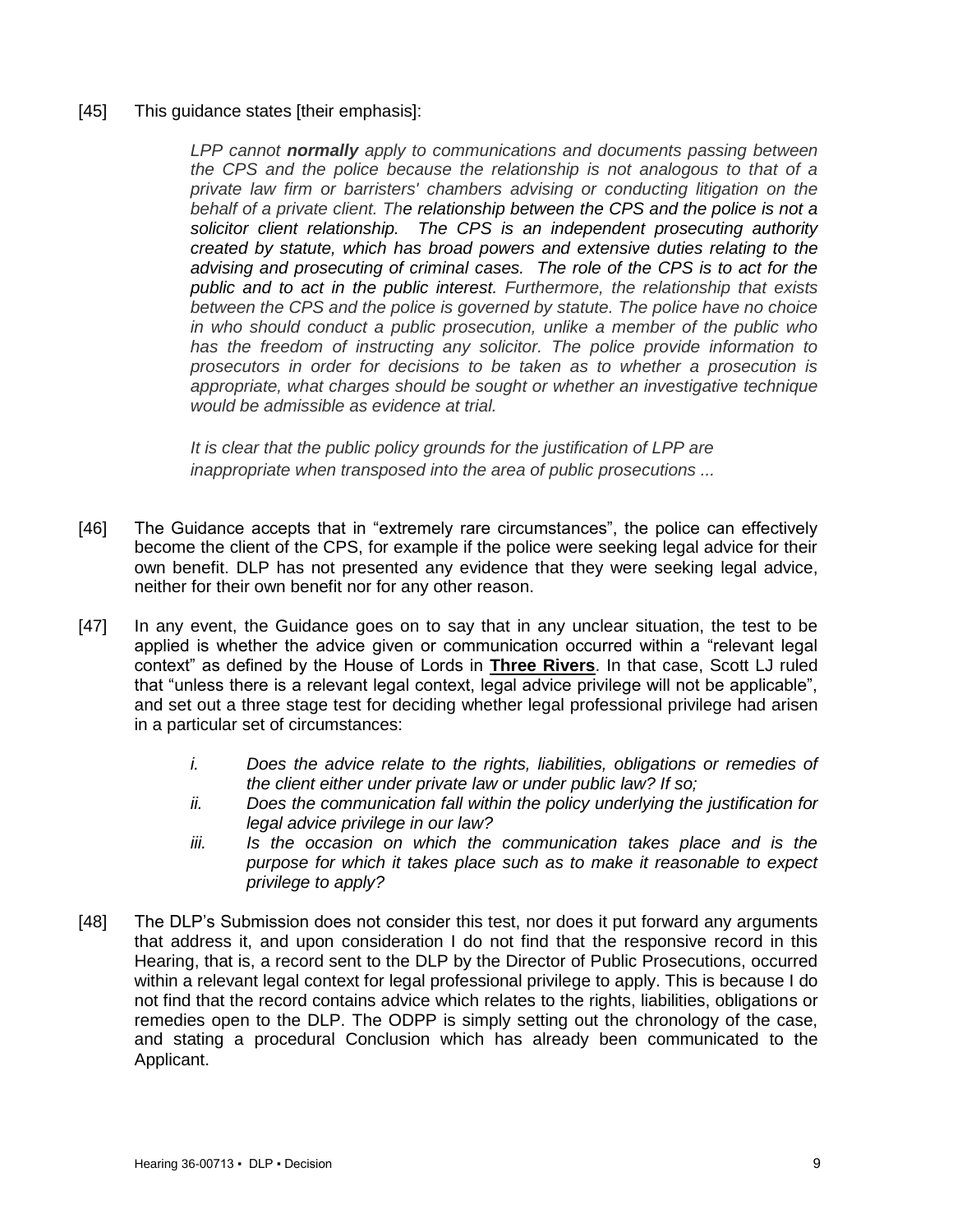- [49] I note that the DLP claims that in the case of **Breeze v Information Commissioner**, "rulings and advice as to charge and later as to the sufficiency of the evidence was deemed as legal professional privilege and exempt from disclosure".
- [50] The reference provided by DLP in relation to this case is muddled, in that it appears to confuse three sources: (1) the decision of the Commissioner with reference FS50317438, (2) the decision upon appeal by the First Tier Tribunal in the same case, for which DLP provides no reference, and (3) an article in a legal blog published on 25 March 2012, entitled "Breeze v Information Commissioner – Investigations".<sup>4</sup>
- [51] In his decision the UK Commissioner found that the information had been correctly withheld under section 30 of the *Freedom of Information Act, 2000*, relating to investigations and proceedings, for which there is no exact parallel in the Cayman Islands FOI Law. Legal professional privilege was not raised or considered.
- [52] The subject matter of the **Breeze** case was a summary of the evidence presented to the Crown Prosecuting Service following a police investigation. The focus was on the actions and decisions of the CPS itself. When the matter was appealed, LPP was again not considered, but the Tribunal asked whether the CPS would waive the privilege associated with the advice provided to them by independent counsel – which CPS chose not to do. The question of privilege therefore applied only marginally to this case, and was raised *in passing* by the Tribunal in relation to the advice from independent counsel to CPS, not to a communication from CPS itself as in the present case.
- [53] Relevant to the **Breeze** case, a statement by the Solicitor General in Parliament had already disclosed "a quite detailed account of the history of the case. It dealt with the decision to charge and stated unequivocally that the case should not have proceeded to court."<sup>5</sup> Consequently, the Tribunal found that "to a very substantial degree the information which might be provided by disclosure of the Case Summary is already in the public domain".<sup>6</sup> The information in the withheld record in the present case is akin to the charging decision, which was substantially disclosed by the UK's Solicitor-General.
- [54] In conclusion, legal professional privilege, the sole exemption claimed by DLP in the present case, was very marginal in **Breeze**. In the present case the responsive record does not contain advice from independent counsel. The UK Solicitor General actually disclosed information on the charge that is under consideration in the present case. For these reasons I do not find that the **Breeze** case supports the DLP's position.
- [55] For the reasons set out above, I find that the DLP has not demonstrated to me that in this case, a solicitor-client relationship existed between the DLP and the ODPP, nor that the communication occurred within a relevant legal context for legal professional privilege to attach to the record.

<span id="page-9-0"></span> $\overline{\phantom{a}}$ <sup>4</sup> Rachel Kamm "Breeze v Information Commissioner – Investigations" in: Panopticon, 25 March 2012 : [www.panopticonblog.com/2012/03/25/breeze-v-information-commissioner-investigations](http://www.panopticonblog.com/2012/03/25/breeze-v-information-commissioner-investigations-and-personal-data/)[and-personal-data/](http://www.panopticonblog.com/2012/03/25/breeze-v-information-commissioner-investigations-and-personal-data/)

<sup>5</sup> Breeze EA/2011/0057 para 25

<sup>6</sup> Breeze EA/2011/0057 para 34